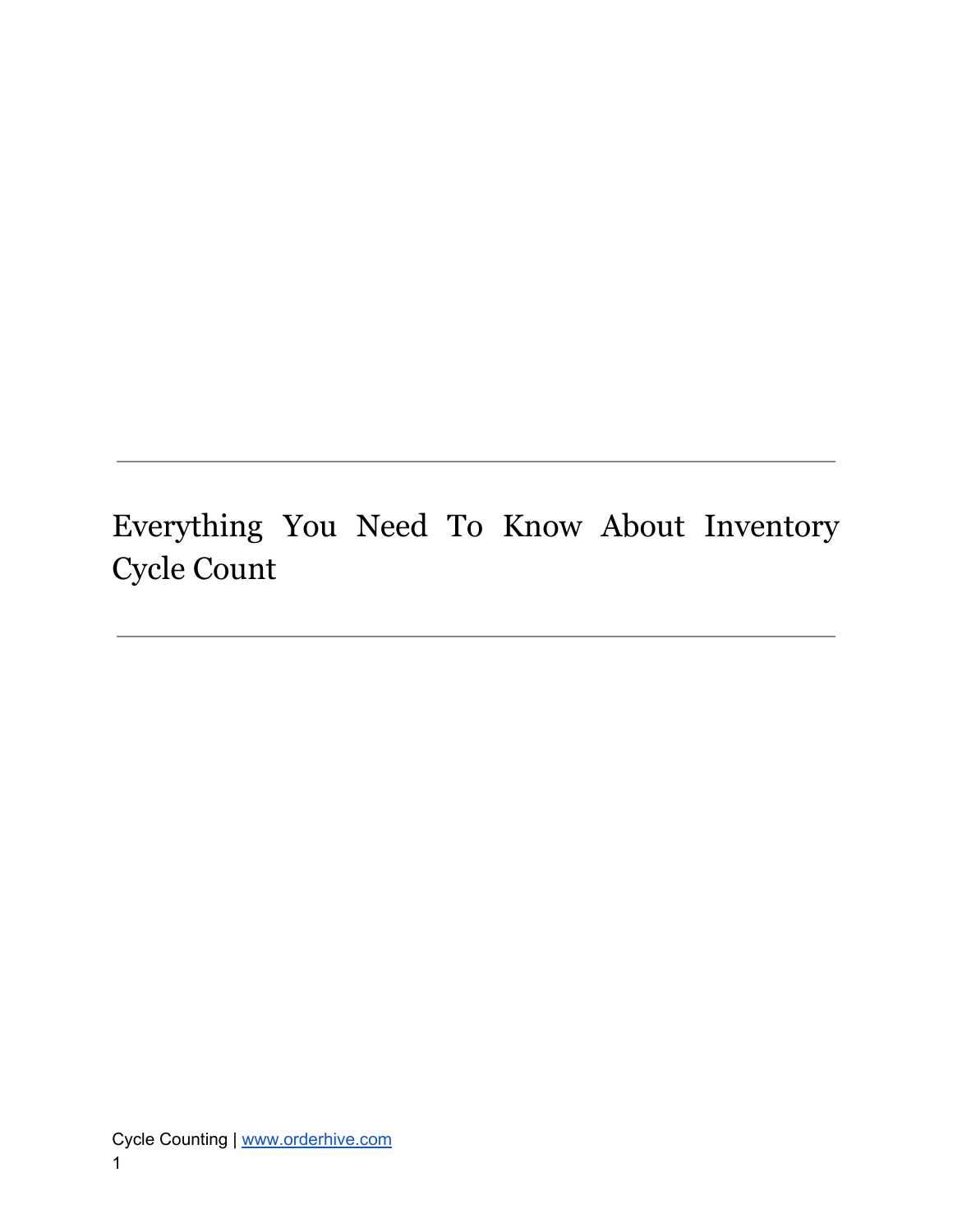| <b>Everything You Need To Know About Inventory Cycle Count</b>               | 1              |
|------------------------------------------------------------------------------|----------------|
| The Effects Of Scaling Up On The Inventory Management                        | 4              |
| What Is Cycle Count                                                          | 5              |
| Popular Approaches To Cycle Count                                            | 6              |
| <b>Cycle Counting By Consumption</b>                                         | 6              |
| <b>Objective Counting By Surface Area</b>                                    | 6              |
| <b>Control Group Cycle Counting</b>                                          | 6              |
| Random Sample                                                                | 6              |
| <b>Constant Population Counting</b>                                          | 6              |
| Diminished population counting                                               | $\overline{7}$ |
| ABC (Pareto) Analysis                                                        | $\overline{7}$ |
| <b>Hybrid Method</b>                                                         | 8              |
| Quick Steps For Proper Implementation Of Cycle Count In Inventory Management | 9              |
| <b>Best Practices For Implementation</b>                                     | 10             |
| The Role Of Computerized Solutions In Modern Times                           | 11             |
| Wrapping Up                                                                  | 12             |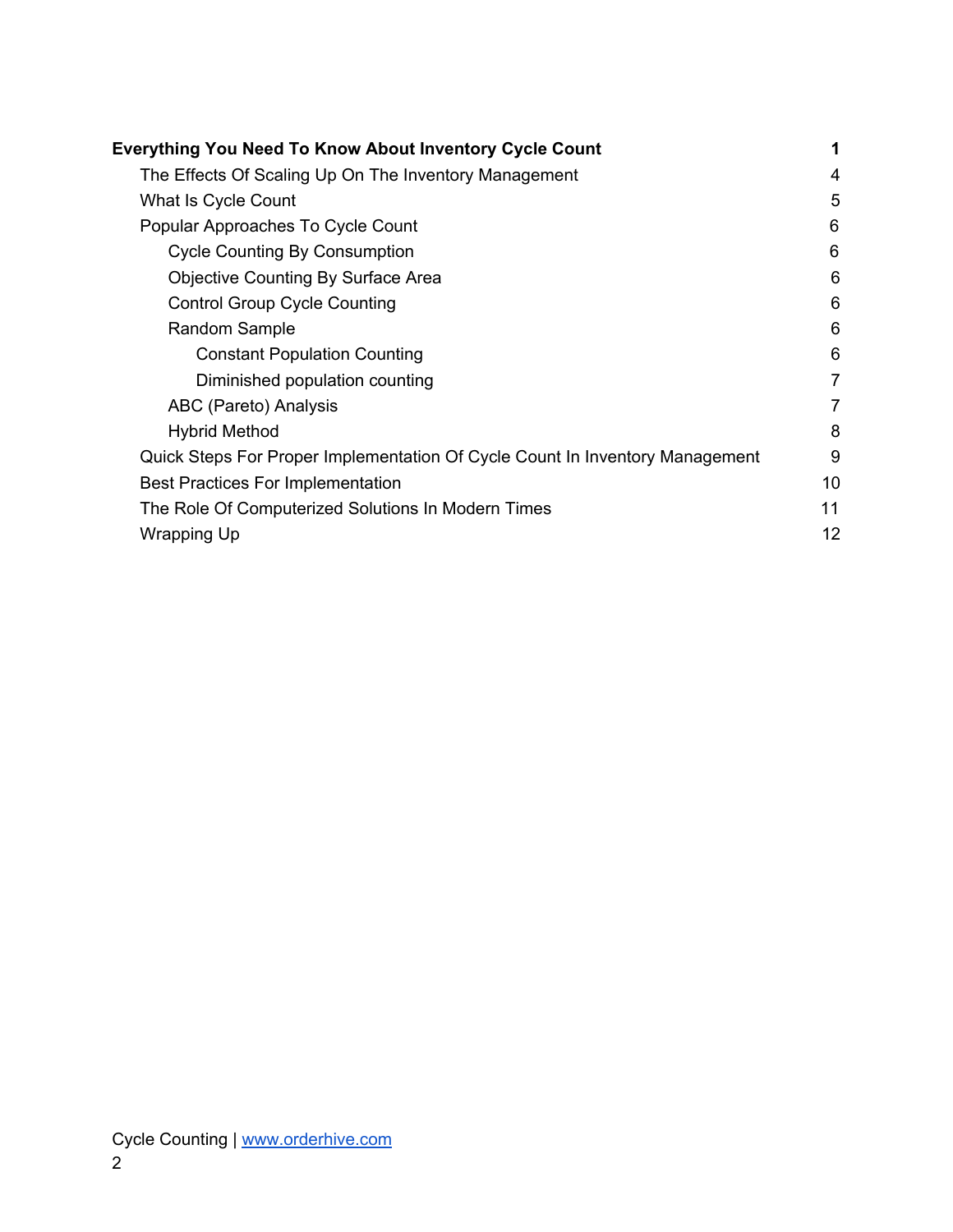

Cycle counting is one of the most crucial aspects of inventory management in any organization, especially in recent times. I have seen a lot of budding businesses struggle with finances due to mismanaged inventories, and it all starts with improper record keeping. Either they completely overlook the need for counting stocks, or they don't use the correct methods. In this article, I am going to cover the entire cycle count process, and it's technicalities in detail. So hang on to explore and learn how to manage your inventory audits accurately.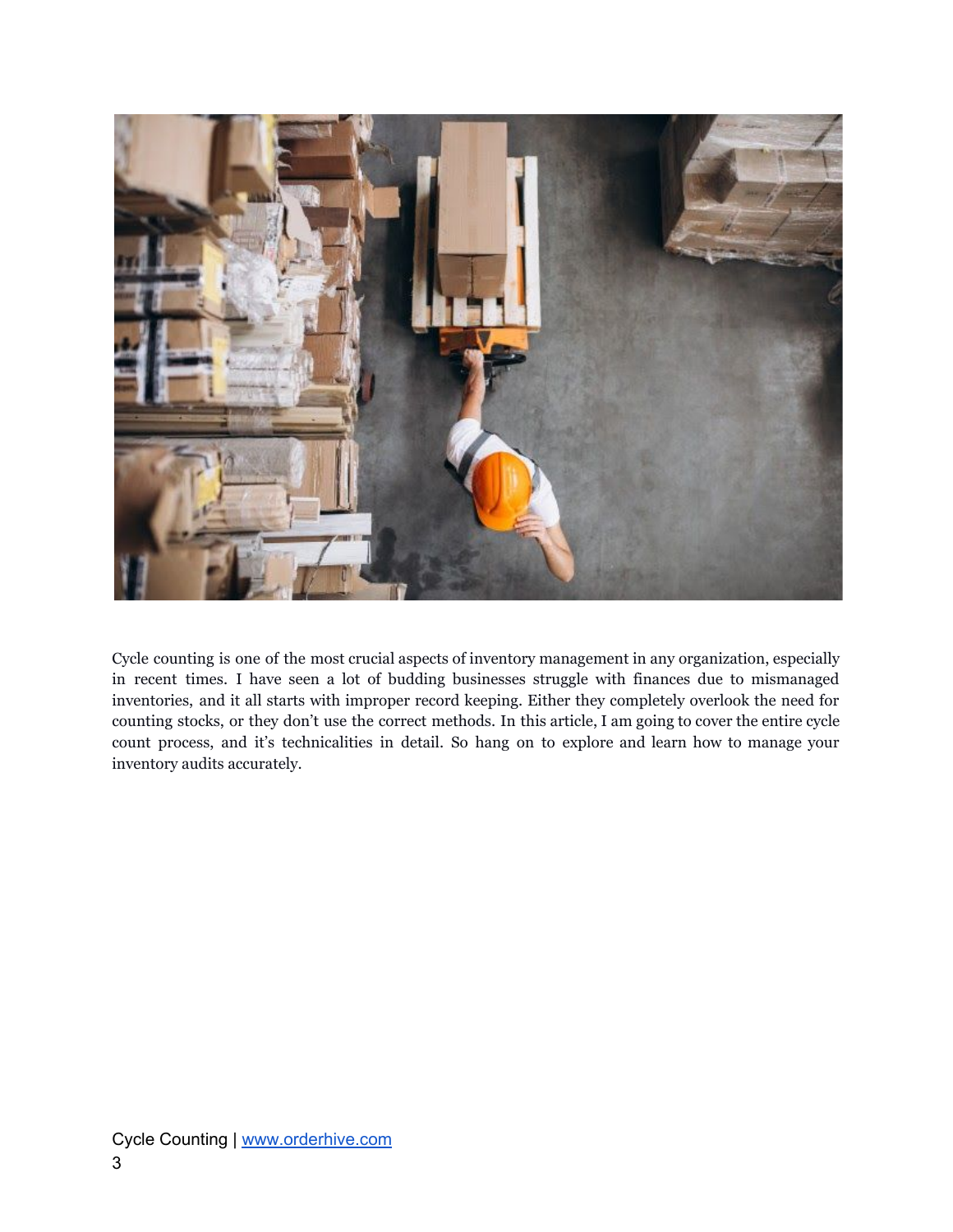## <span id="page-3-0"></span>**The Effects Of Scaling Up On The Inventory Management**

Every organization undergoes multiple changes with the increase in its size. Usually, smaller firms have small inventories, and managing them isn't a problem. It is done by typical visual inspection. But, as the operations scale up, the company starts to stock raw materials and consumables to meet business requirements and increase profitability. The problem arises when they lose track of what they have in stock and whether the value of their inventory is optimal or not. In the absence of inventory audits, they end up denting their profitability. This is because they cannot make crucial decisions like EOQ (Economic Order Quantity), make inappropriate purchases, suffer a shortage of warehouse space, and derail the manufacturing process.

The reason behind these problems is the increase in the types of raw materials and consumables required. Also, scaling up will result in an increased need for real estate for storage purposes. The employees will access the storage facility more often, resulting in higher chances of inventory shrinkage. Failing to provide raw materials due to miscalculations lead to stalling of production lines or hasty purchases. Thus, the increased volume of stocked items has direct financial implications on the business.

Hence, the need for tracking the components in both pre-production and post-production stages arises. To meet this requirement, many systematic approaches were developed. I am going to list them down for your ready reference. You can later analyze and pick up the right one for your firm.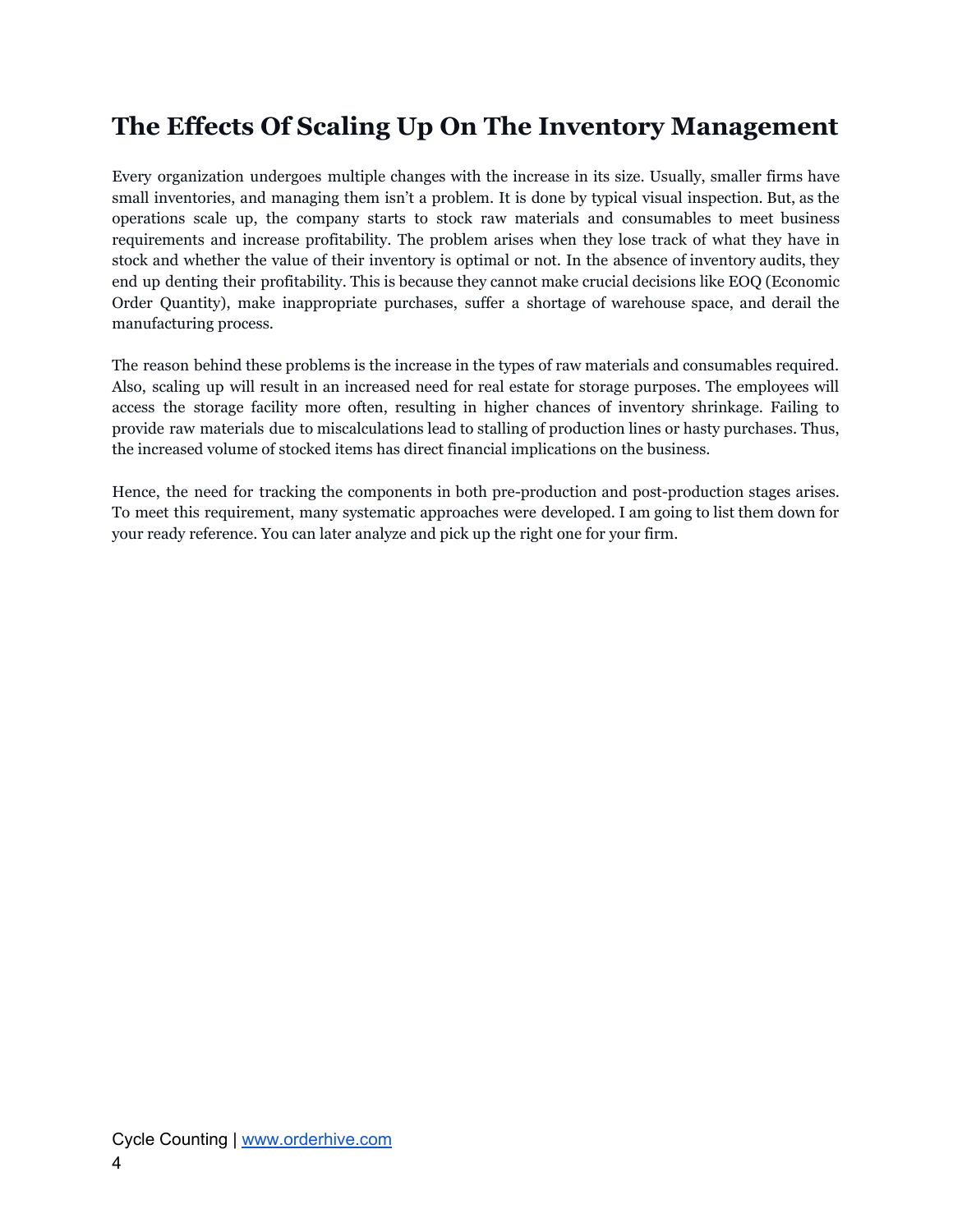# <span id="page-4-0"></span>**What Is Cycle Count**

Cycle count is a subtype of a perpetual inventory management method. It is used for auditing purposes. Apart from internal processes, these audits are also required for financial accounting or taxation compliance purposes. In cycle count, a limited portion of the total inventory is counted at a time to constitute the figures for the entire stock. As a sampling technique, it utilizes data from a small portion to quantify the bigger picture. This technique is also used for estimating the general perception of the public during the elections.

In the next portion of the blog, we will understand various techniques used in the industry.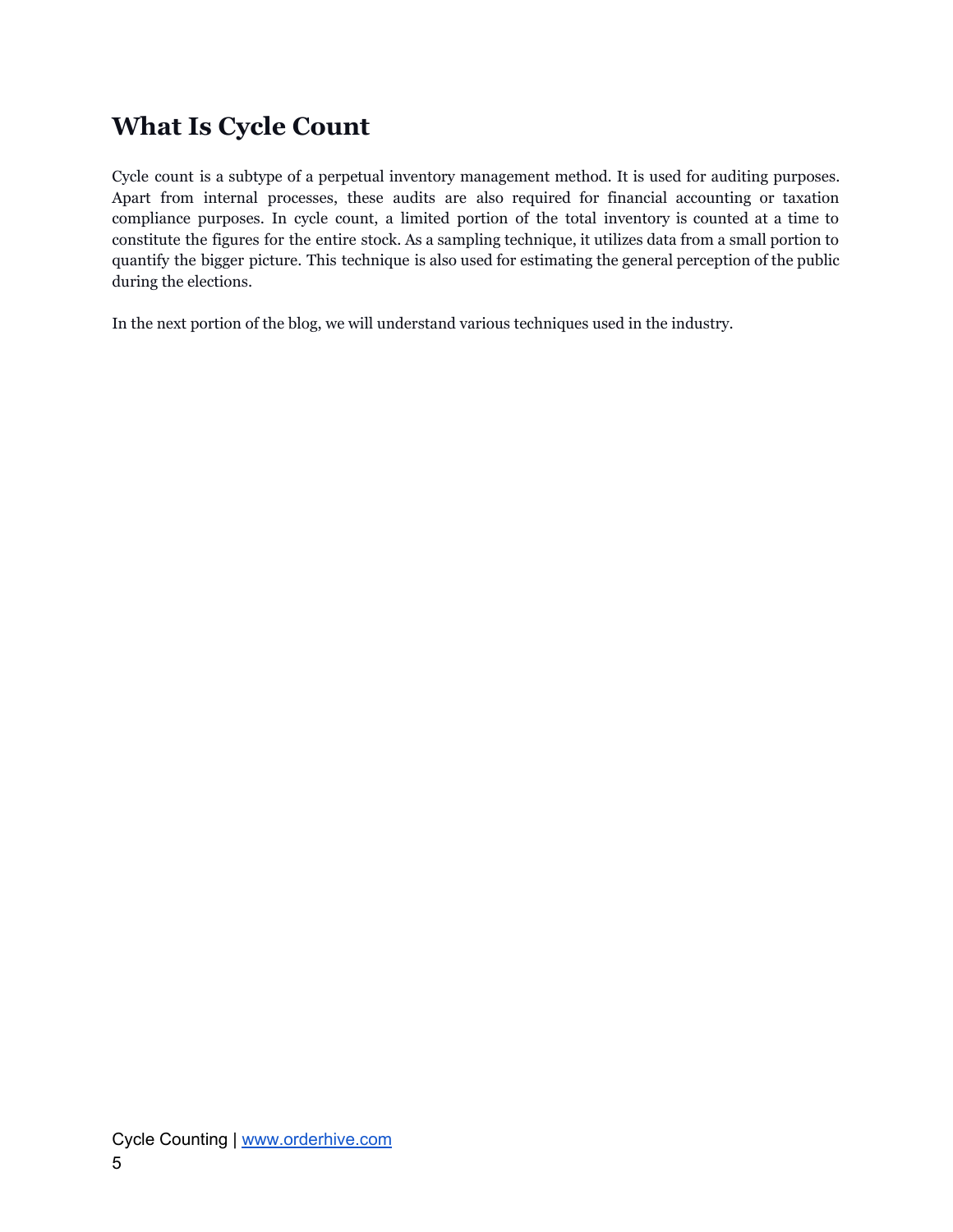# <span id="page-5-0"></span>**Popular Approaches To Cycle Count**

There are many ways in which you can count the piled stocks in your warehouses. All of them differ on the basis of which portion of the inventory is considered for audit. Learn more about these approaches below:

### <span id="page-5-1"></span>**Cycle Counting By Consumption**

This is one of the simplest forms of cycle count as it relies on counting the frequently used items. The items are sorted as per the frequency of workers accessing them. The storage racks are arranged accordingly, and hence, you don't need to assign dedicated staff-hours. The priority is allocated to high consumption items, and the complexity is relatively negligible. However, it does not differentiate the cost of the stored components. It also overlooks the impact of any miscalculation on the production process or financial losses. These factors make it suitable only for low value, comprehensive inventory carrying firms.

#### <span id="page-5-2"></span>**Objective Counting By Surface Area**

In this method, the warehouse is divided into smaller areas for audit purposes. All shelves and racks are distributed as a part of these areas. The employee who is counting has to work only in the portion allocated to them. Hence, at the end of the exercise, the company can update the records with the exact location of the stored articles. It also helps in retrieval and fighting any discrepancies as the patterns for any particular area/material are identified quickly.

#### <span id="page-5-3"></span>**Control Group Cycle Counting**

Ever wondered how SOPs are formed? They are built with the help of seasoned workers, engineers, and tech experts who replicate, study, and deduce results on a particular activity. To define the standard operating procedure (SOP) for cycle count, a control group is set. The personnel will count the items in this group of articles several times within a short period. This is done to identify the best procedure to audit that particular type of thing and devise an SOP accordingly. It also helps in identifying any errors in the process, which would later lead to more significant problems. The documentation also serves as reference material for future resources and improvisation.

## <span id="page-5-4"></span>**Random Sample**

In plants with a high number of similar items, the staff chooses items on a random basis. The counting is done regularly for a particular group of components. This is one of the most convenient methods as, despite the entire inventory being covered, other activities aren't affected due to planning. The rest of the operations are carried out in normalcy. To carry out this process, the items are distributed with the help of the following two approaches:

#### <span id="page-5-5"></span>**Constant Population Counting**

Relatively less efficient, this method focuses on the selected group and audits it continuously. The rest of the stock is entirely unattended. Due to this attribute, I feel that except for a handful of businesses,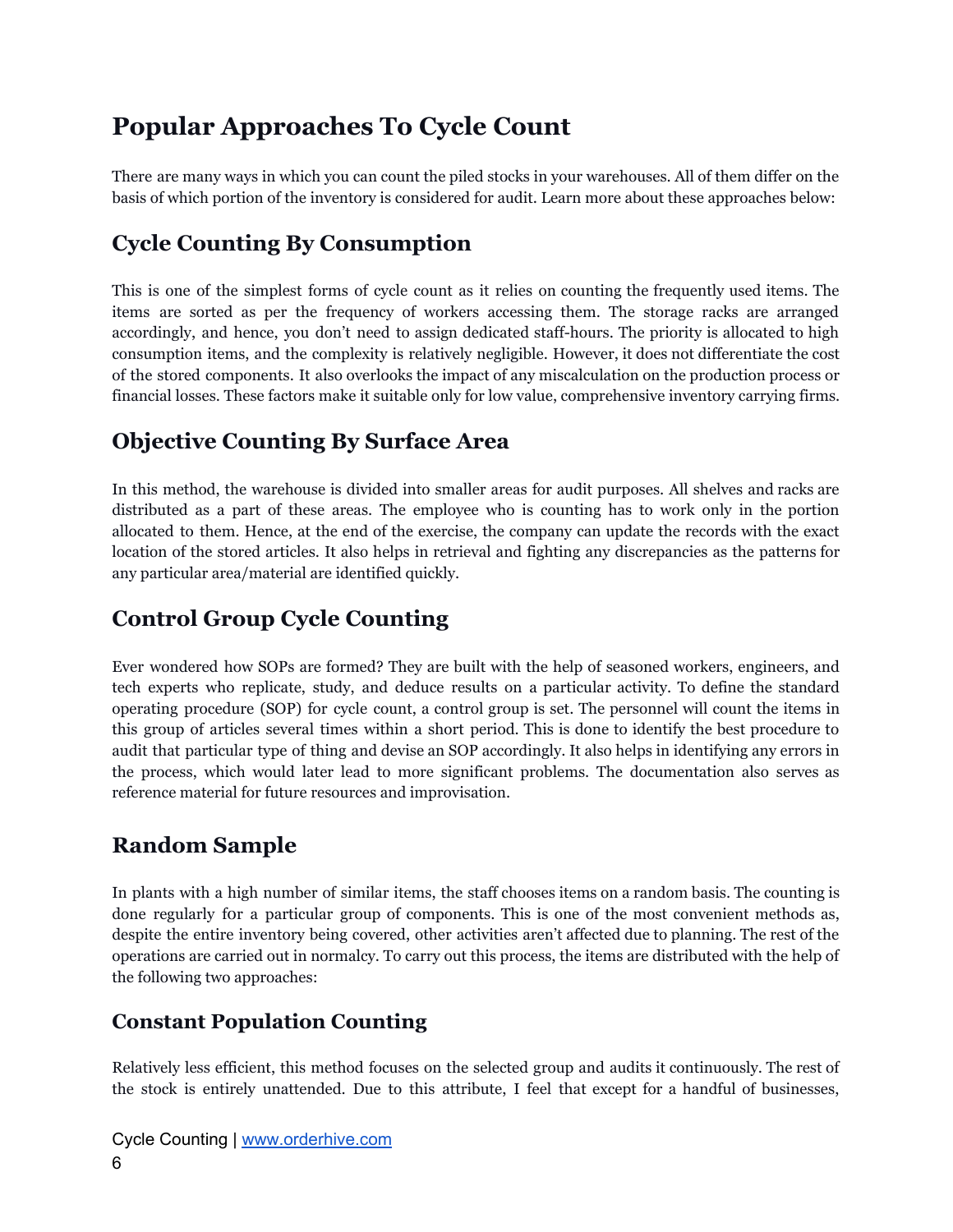nobody would find it useful. Just like objective counting by surface area, the value of goods is completely ignored. Hence, it is not preferable unless you have less different items with minimal cost variations.

#### <span id="page-6-0"></span>**Diminished population counting**

It is a smarter alternative as the company will conduct the counting before excluding the group. Once excluded, these groups are stored separately. The next time they are counted is when the full audit for the entire warehouse or company is done, which is around four times a year. The remaining groups are audited regularly as per the selection criteria set by the company's management.

## <span id="page-6-1"></span>**ABC (Pareto) Analysis**

Vilfredo Pareto was an eminent Italian economist who introduced the 80/20 rule, better known as [Pareto's](https://www.investopedia.com/terms/p/paretoprinciple.asp) Rule. His studies regarding the ownership of land in the city of Paris revealed that the top 20% of the people owned 80% of the area. The rest of the 80% public was limited to only 20% of the land. This observation in other cities also reflected the same results.



In other words, Pareto's Rule states that 20% of efforts cause 80% of the results. But, remember that the figures 20 and 80 need not necessarily add up to 100 and aren't fixed. This is a representative figure, and the actual distribution could also be 90/15, 70/30, or 88/22.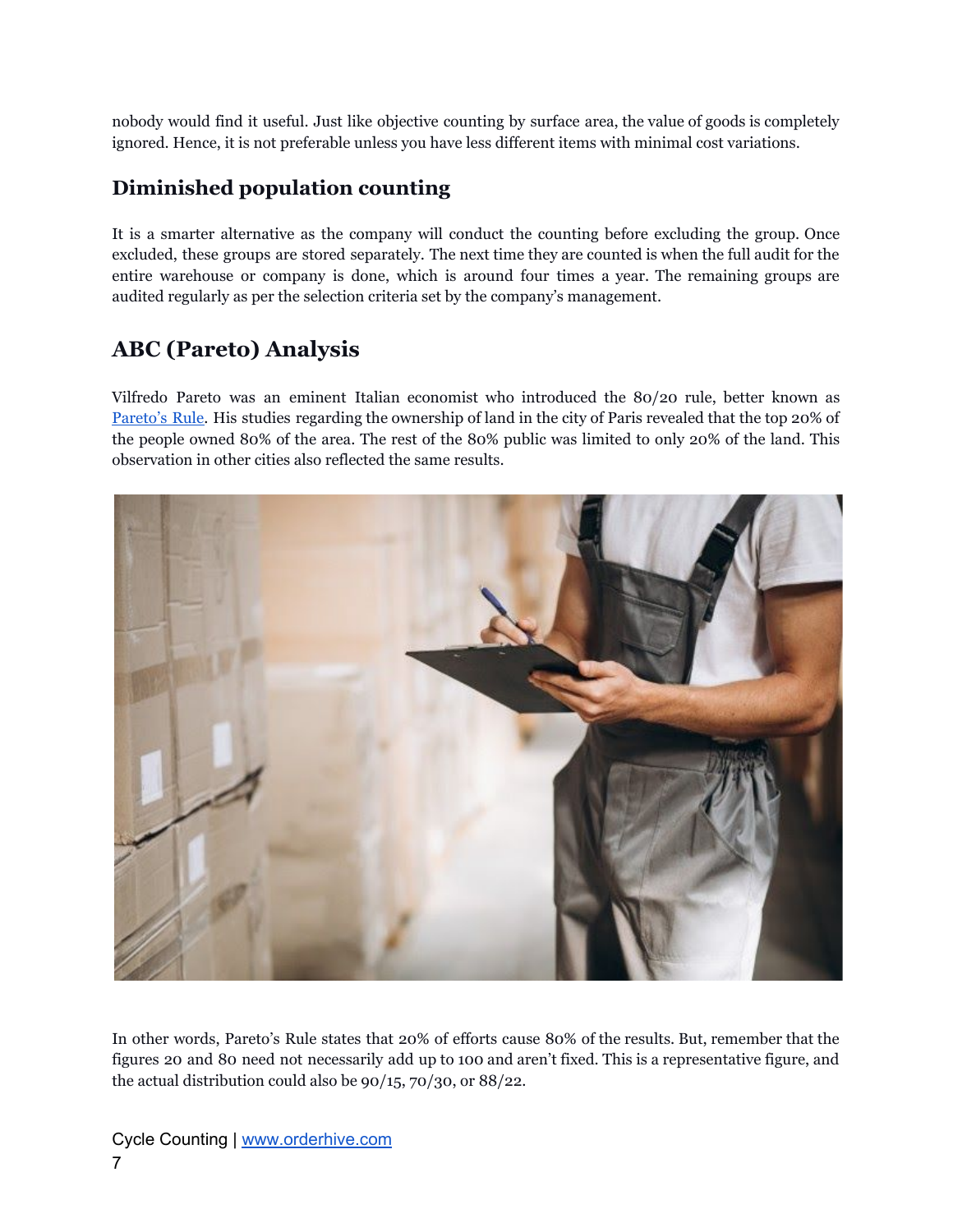In ABC analysis, the entire inventory is split into three groups based on this principle. The 'A' category items constitute 10% of the total stock by number but hold 70% of the value. 'B' category represents a 20% share in quantity and 20% of the value. Lastly, the 'C' category is 70% of the entire stock while valued at only 10% of the total amount.

The company classifies its raw materials, consumables, and finished goods in this fashion. Usually, this is done as per the sales forecasting or even product vise analysis. Most of the businesses use ABC analysis along with other techniques to create tailored procedures for their organization.

Success depends on previous preparation, and without such preparation there is sure to be failure. -[Confucius](https://www.biography.com/scholar/confucius)

## <span id="page-7-0"></span>**Hybrid Method**

As mentioned above, hybrid methods are formed by clubbing ABC analysis with various other parameters. This includes focus on vital parts, vulnerability to the production line, reorder costs, EOQ, sales, hazards, and other relevant factors. This approach varies from company to company and is usually a tailored procedure.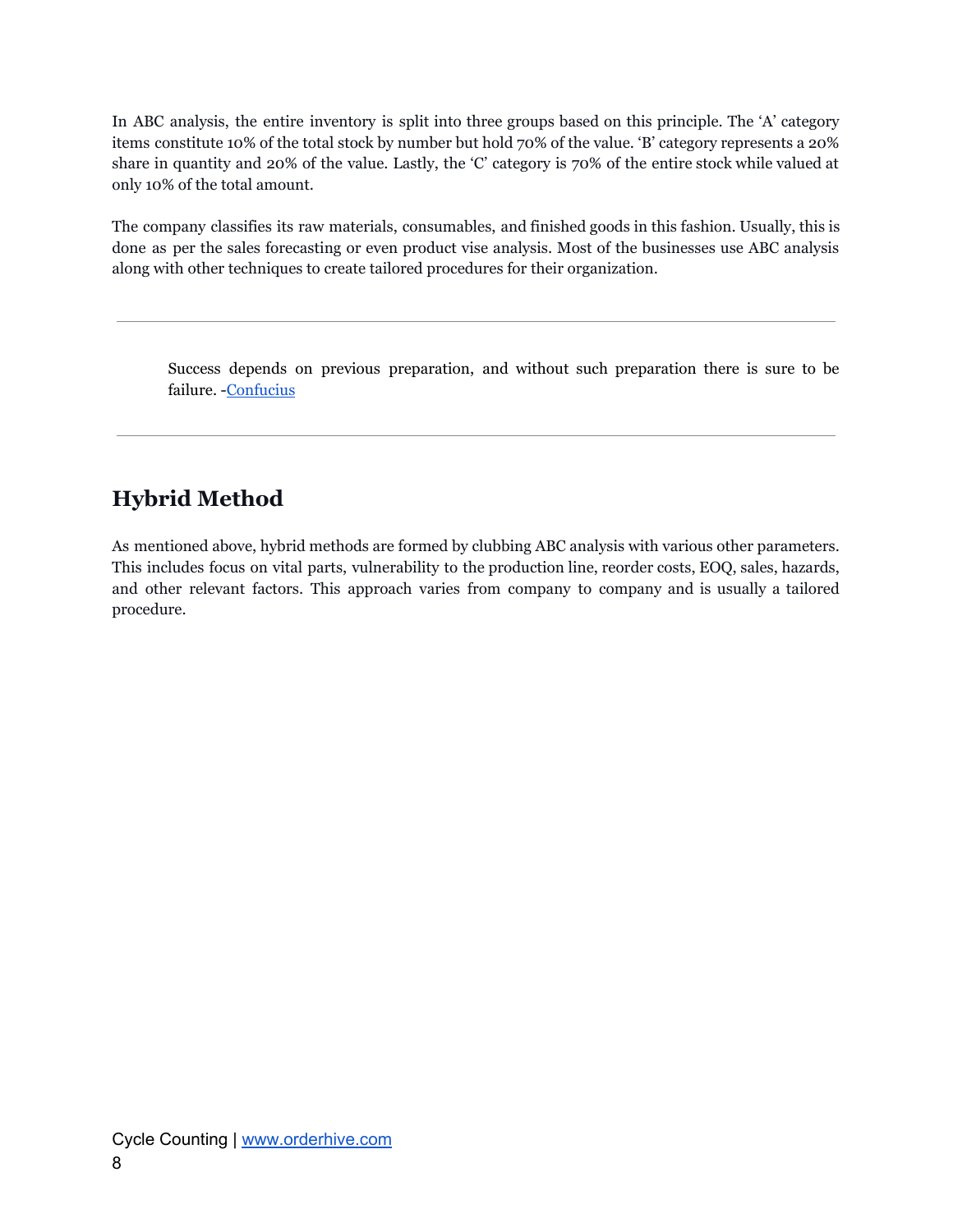# <span id="page-8-0"></span>**Quick Steps For Proper Implementation Of Cycle Count In Inventory Management**

We have understood the techniques used for cycle count, and if you want to implement an enhanced version or change the existing one, I am listing down the quick steps below. These steps are designed to act as a general guideline, and readers are free to modify them to serve their interests best. They are as follows:

- Collect old information and compute statistical data for recognizing probable discrepancies.
- Choose the appropriate model and select a time table for execution.
- Assign the workload to the staff members and trainees. This will benefit the organization in containing HR turnover and in training the new joiners.
- Stop the influx and efflux of items scheduled for counting.
- Distribute the groups in small, similar portions and systematically processable manner.
- Assign the auditing process to senior staff members.
- Also, conduct an inspection of the racks, shelves, and overall facility for maintenance while allocating housekeeping staff for cleaning purposes.
- Identify, record, and analyze discrepancies.
- Note down the process followed along with the parameters for optimization and future references.
- Build detailed reports for each item along with storage spaces for analytical purposes.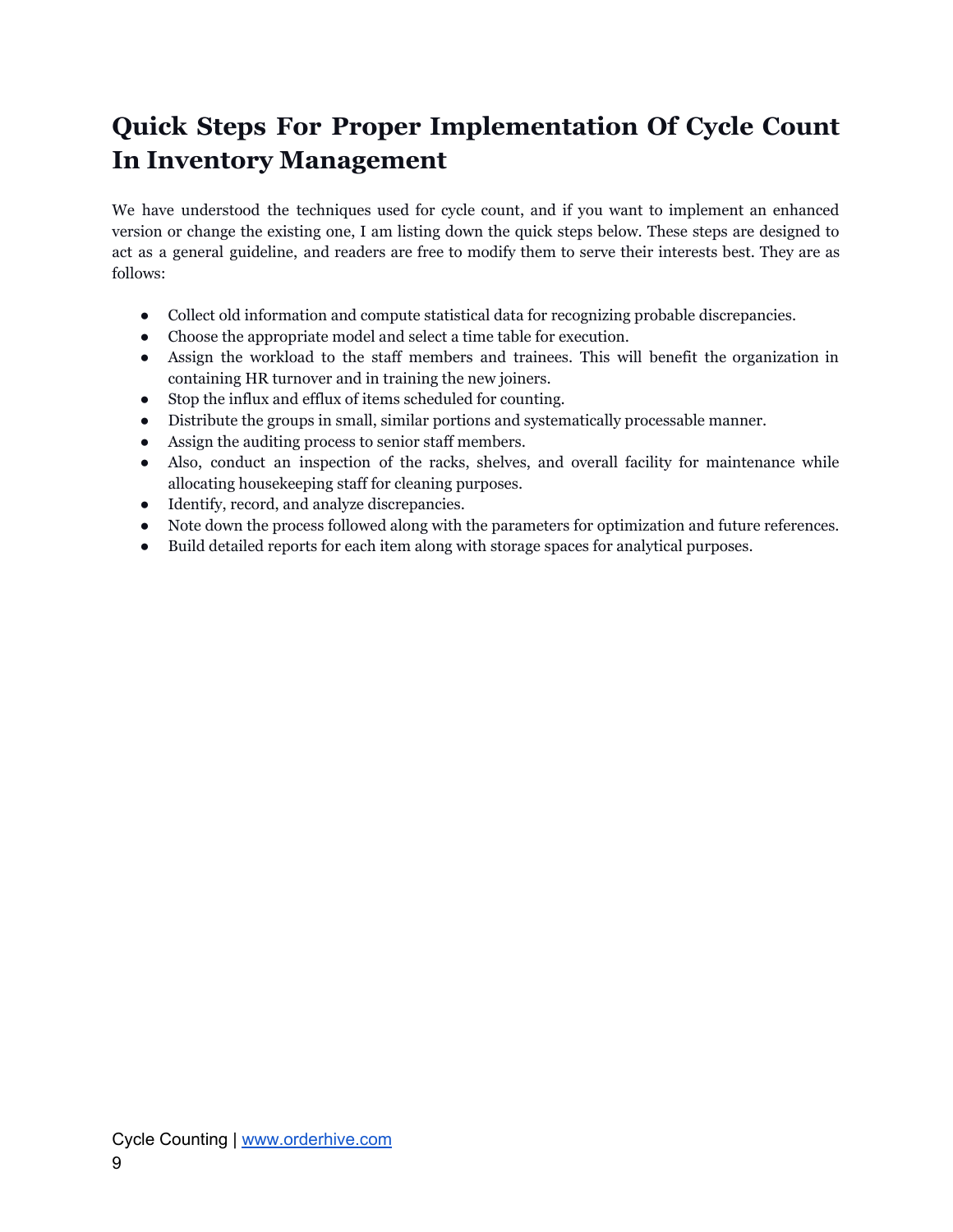# <span id="page-9-0"></span>**Best Practices For Implementation**

Like any other business process, the cycle count is intended to enhance profitability and prevent the discrepancies from occurring. To refine the process, follow these best practices for streamlining it with other functions of the organization.

- Don't run separate schedules for cycle count. Instead, try to include it in the working hours when that portion isn't under usage.
- Also, include all the staff members on a roster basis for participating in the exercise.
- Build a plan to conduct the auditing process and ensure that the procedure is repeated at least four times for the total inventory. For high-value units, increase the frequency as much as possible.
- Make special provisions for bulky items and move them aside if they are needed for immediate production.
- Use the past data to evaluate the time and workforce required.
- Ensure that all required equipment is available to the staff.
- Notify all the concerned staff members regarding the unavailability of the stock under process well in advance.
- Distribute the workload in such a manner that any assigned part is looked after by more than one employee accompanied by a general supervisor.
- Perform videography if required to establish SOPs and train new staff.
- Store the particulars in a database with all process parameters included.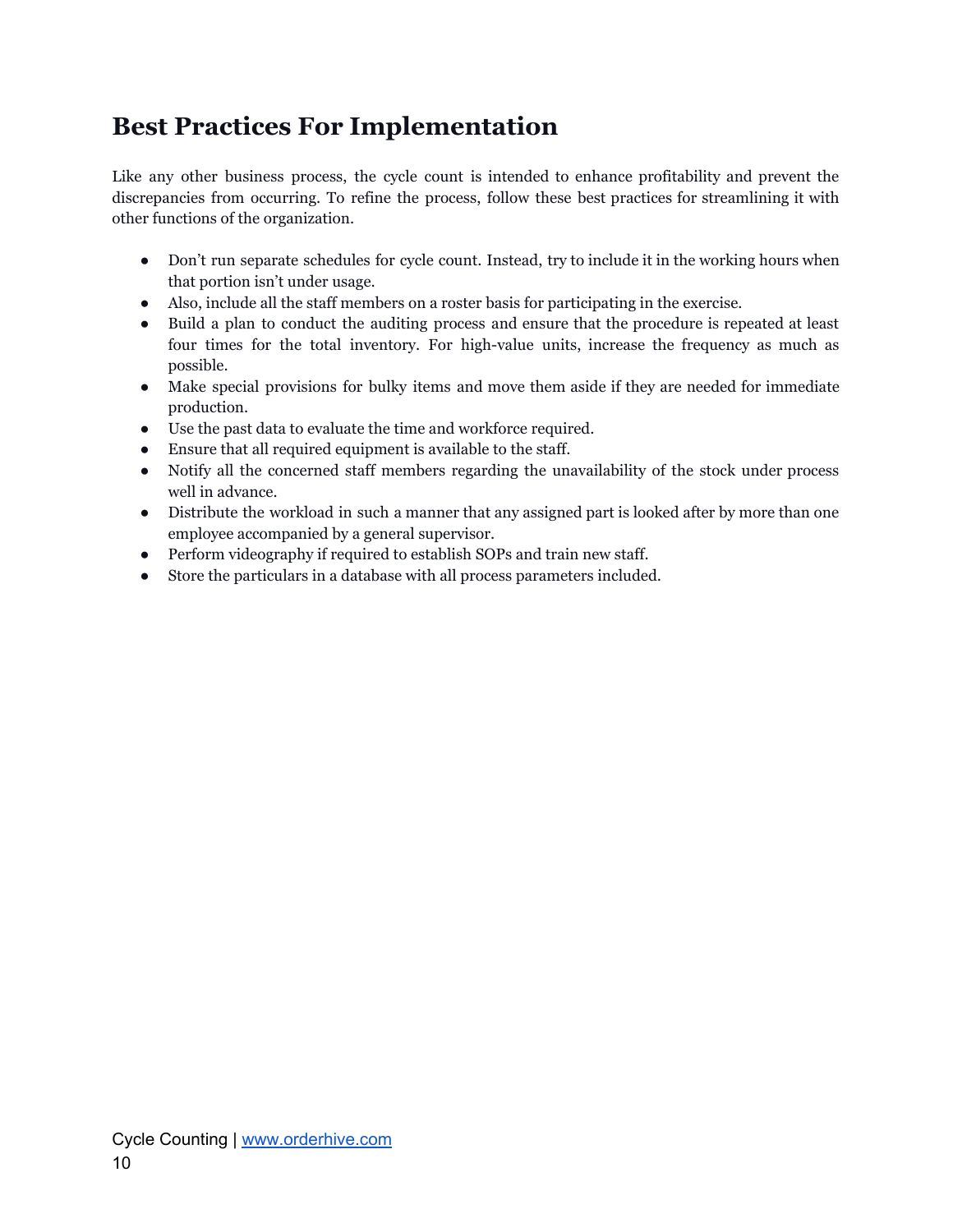# <span id="page-10-0"></span>**The Role Of Computerized Solutions In Modern Times**

All of the procedures mentioned above and industry best practices will provide fair results only if implemented through automation tools. Gone are the days when noting things on paper and transferring the data to excel templates. In today's world, businesses strive to achieve higher inventory turnover ratios. Failing to compile accurate data will result in either overselling or underselling. Many businesses struggle with listing products that they cannot fulfill or fail to list available ones.

Don't treat inventory cycle counts as an independent function. If you want to explore optimization, include as many verticals as possible.

With the help of digital solutions, companies can keep track of every single article. This is done with the help of product serialization, electronic identification systems, and even industrial robots. The main benefit of using such solutions is the real-time availability of the data and minimal shrinkage.